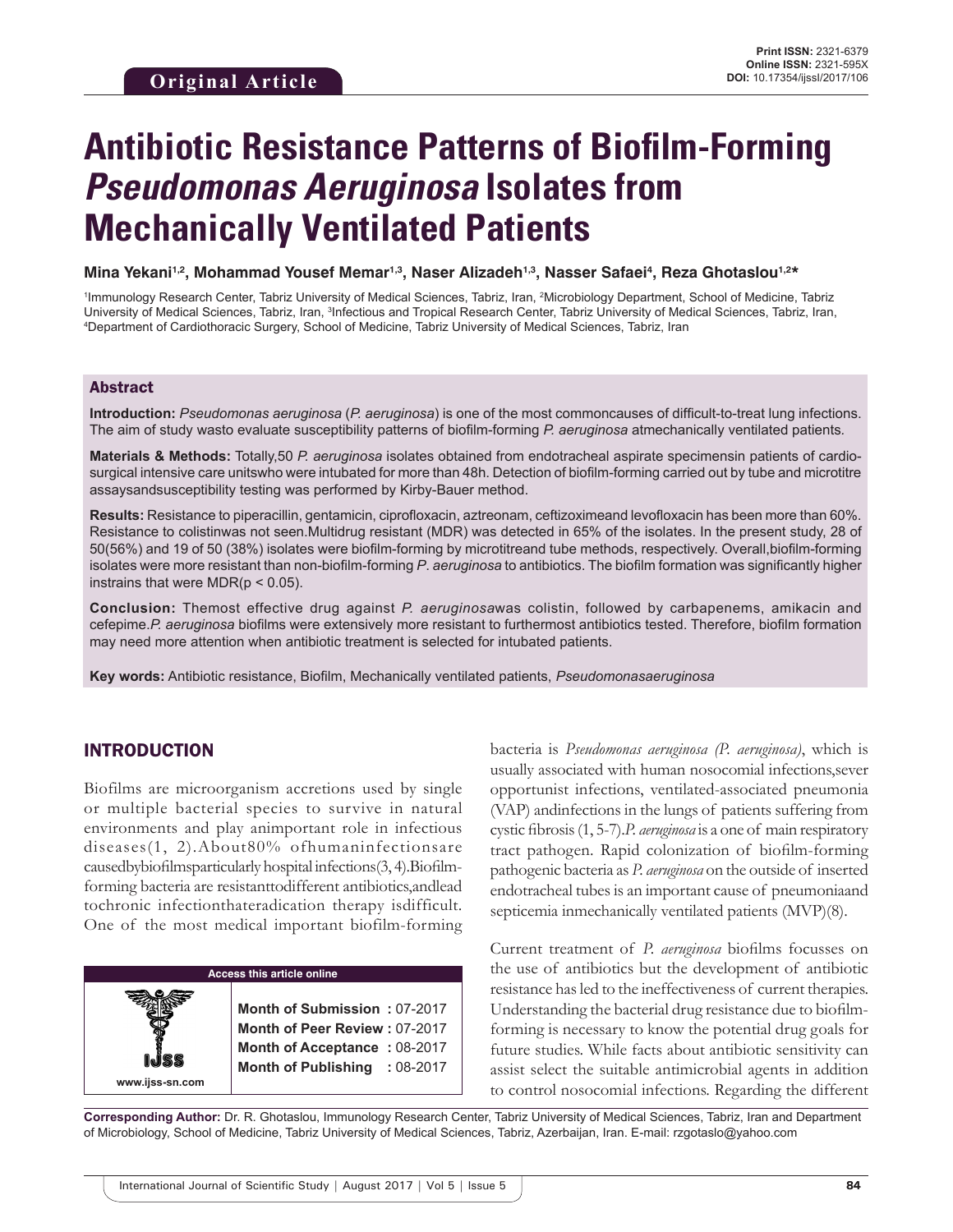reports about increasing worldwide drug resistance of Pseudomonas, this study was done to evaluate susceptibility patterns of biofilm-forming *P. aeruginosa*isolated from MVPandthe association between biofilm formation potential and antibiotic resistance.

# METHODS AND MATERIALS

#### **Patients**

Regular endotracheal aspirate investigation cultures were accomplished in patients who were intubated for more than 48h in the Shaheed MadaniHospital(Cardiac surgery center), Tabriz University of Medical Sciences, Iran. The current study was approved by the local ethics community [No:5/4/8214, Date:2014/07/17].

#### **Microbial Identification and Biofilm Detection**

Totally,50non-repetitive*P. aeruginosa* isolates obtained from endotracheal specimens and were identified by standard tests in Microbiology Department of Tabriz University of Medical Sciences during 2014-2015(9). Detection of biofilmcarried out by tube and microtiter assays(10, 11). All biofilm experiments were done in triplicates and the data were averaged and *P*. *aeruginosa* PAO1 was used as a positive control.

#### **Antimicrobial Susceptibility Testing**

Susceptibility testing was performed by Kirby- Bauer method according to the Clinical and Laboratory Standards Institute (CLSI) guidelines(12). Antibiotic discs used in this study included ciprofloxacin, levofloxacin, ceftizoxime, amikacin, gentamicin, cefepime, imipenem, meropenem, piperacillin, aztreonam and colistin (Mast, England). Resistant to more than one agent in three or more classes of antibiotics is defined multiple drug resistant (MDR).

#### **Statistical Methods**

Results were entered into the SPSS software version 16 and the data were analyzed by Fisher's exact tests and Pv≤0.05 was regarded statistically significant. The figure was built using Microsoft Excel.

# RESULTS

We analyzed 50 clinical isolates of *P. aeruginosa*from endotracheal aspirate.In the present study, 28 of 50(56%) and 19 of 50 (38%) isolates were biofilm-forming relative to a standard *P. aeruginosa*strain PAO1by microtitre andtube methods,respectively. The mean age of patients was47±14including 21 females and 29 males.Resistance to imipenem, meropenem, amikacin, cefepime, piperacillin, gentamicin, ciprofloxacin, levofloxacin, aztreonam, and ceftizoxime were41.94%, 49.27%, 55.48%, 55.86, 61.58%, 67.41%, 67.5%, 68.02%, 69.42% and 70.98%, respectively. Most important observation was in case of colistin that resistance to colistin was not found. MDR isolates were detected in 65% of the isolates. Additionally, among the MDR isolates, the highest prevalence of resistance was related to ceftizoxime, and followed by aztreonam,levofloxacin andciprofloxacin, and the lowest resistance was observed against imipenem. Remarkably, allMDR isolates were sensitive to colistin.The biofilm formation was significantly higher in strains that were MDR  $(p< 0.05)$ . According to results, biofilm-forming isolates were more resistant than non-biofilm-forming *P*. *aeruginosa* to β-lactams and aminoglycosides. But,noteworthy difference was not detected among biofilm-forming and non-biofilmforming *P*. *aeruginosa*in resistance to quinolones (Figure 1).

Figure 1, The frequency of antibiotic resistance in biofilm-forming and no biofilm-forming *P*. *aeruginosa*  (IMI= imipenem, CIP= ciprofloxacin, AZT= aztreonam, GEN= gentamicin, PIP= piperacillin, CO= colistin, CTZ= ceftizoxime, LEVO= levofloxacin, MERO= meropenem, AMK= amikacin, FEP= cefepime).

# **DISCUSSION**

Due to restricted oxygen, slow-growing nature of the biofilm, biofilm formation has a crucial role in the establishment and persistence of infectionsand tolerance to antibiotics. Eradication therapy of bacterial biofilmforming is difficult(10, 13-15).

In this study, the biofilm-forming potential of bacterial strains was assessed using qualitative and quantitative methods. The prevalence of biofilm-forming of *P. aeruginosa* by microtitreand tubemethods was58% and 38%, respectively. It seems microtitreassay was more sensitive than tube method for biofilm detection. Based on three separate studies, the frequency of



**Figure 1: The frequency of antibiotic resistance in biofilmforming and no biofilm-forming** *P. aeruginosa*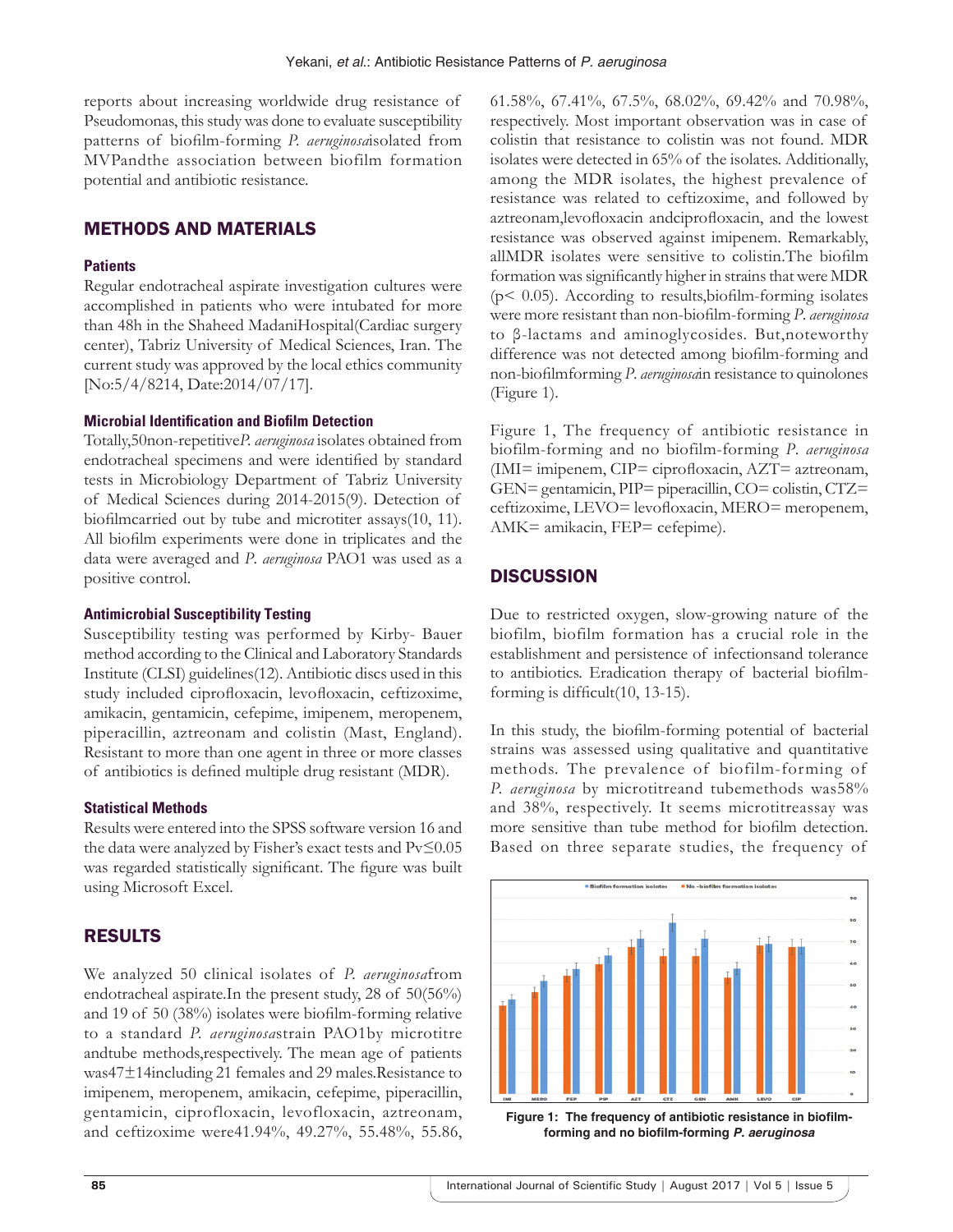biofilm producer*P. aeruginosa*isolates was reported from 23.3% to 35%(16-18).The differences between the various reports about the prevalence of biofilm formation may be attributedto the variation in the sites of infection, multiple subcultures of bacteria, method of biofilmdetection,species-specific and bacterial strain.

*P. aeruginosa* has emerged as a main lung pathogen, responsible for severe respiratory infections such as pneumonia. Increasing use of ventilator in intensive ward of hospitals has significantly increased the risk for obtaining *P*. *aeruginosa* infections. *P. aeruginosa* is inherently resistant to numerous antibiotics and change to even more resistance mechanisms has been discovered.Therapy of *P. aeruginosa* infectiousis frustrating because *P. aeruginosa*  infectionshappen incompromised host and the infected patient notrespondingwell to drugs as well as *P. aeruginosa* are resistant to most antibiotics. A combination of aminoglycosides and beta-lactam usually are used against *P. aeruginosa* infections(19).

Aminoglycosides are bactericidal activity and show synergy with beta-lactam against *P. aeruginosa.* In the present study*,* the rate of *P. aeruginosa* resistance to aminoglycoside washigh(61.45 %);these bacteriaare more sensitive to amikacin than gentamicin.The prevalence of resistance to aminoglycosides previously has been reported24 to 76.7%(20, 21).There are geographical differences in resistance rate that likely reflect variation in aminoglycoside use patterns. Despitethe high rate of resistance to aminoglycoside,this antibioticis still consideredan essential part of anti-pseudomonas drugs implicated in the management of pulmonary infections(22).

In this study, similar to a previous investigation(23), high level resistance was observed to fluoroquinoloneand cephalosporin. The augmentedfrequency of MDR *P. aeruginosa* can cause limitations in antibiotic therapy. So, it is essential to investigate the occurrence of MDR in the world. The MDR *P. aeruginosa* was reported from many countries. In two separate studies from Iran(24, 25), reported that 30.1% and 58.65% of the *P. aeruginosa*isolates were MDR.

Currently, MDR *P. aeruginosa* have appeared throughout the world and, more than 30% of the strains are MDR(26). In the present study, the prevalence of MDR isolates were 65%. Reported amounts of MDR *P. aeruginosa*  varied broadly based on difference in antibiotic use in the region, socioeconomic state, geographical area, sample size, MDR definition and samples source.It seems in comparison with previous studies, MDR rate has increased. At present, there are numerous reports showed the trend

of increasing MDR *P. aeruginosa*(27, 28).A few isolates of *P. aeruginosa* were pan-resistant (excluding colistin), and this problem probablywill be increased in the near future. Carbapenems are considered the last-line antibiotic for treatment of MDR *P. aeruginosa* infections(24).Other studies in Iran reported that the prevalence of imipenem resistance varied from 2.9% to 61.83%(29, 30).The findings of this research indicated that abouthalf of *P. aeruginosa*isolates were susceptible to imipenem. This antibiotic seems to be appropriate for empirical treatment of infections. But, emergence resistance of bacterial strains to carbapenemsdecreases effectiveness of these antibiotics for empirical therapy.

Interestingly, all isolates were susceptible to colistin in agreement with Akhiand co-workers, findings(19). Although this study shows the high *in vitro* activity of colistin against MDR *P. aeruginosa*, the data were still unfavorable.Because, colistinis toxic and clinical experience about the use of colistin in patients is limited, it seemsfurther experience with this antibiotic is needed.If novel antimicrobial agents will not be introduced, clinicians may become obliged to experience again older drugs such as colistin without regard to their toxicity(23).

We found a significant difference between MDR and biofilm formation (Pv<0.05).Remarkably, antibiotic susceptibility testing showed that total rate of drug resistance among biofilm-forming isolates was higher than non-biofilm-forming isolates. In the present study, biofilmforming isolates were more resistant than non-biofilmforming *P*. *aeruginosa* to β-lactams and aminoglycosides. But, a significant difference was not distinguished among biofilm-forming and non-biofilm forming *P*. *aeruginosa* in quinolonsresistance. This proposes that physiological features particular to biofilms formation; efflux pumps expression, pharmacologic characteristics, β-lactamase and amino-transferase production might play a role in improve biofilm antimicrobial resistance. However, biofilmproducing bacteria are 10 to 1,000 times more resistant to antimicrobial agents than the planktonic cell(31).This can be one explanation as to why there is a higher failure rate in the eradication of biofilm-related infections. Recently, mechanism of biofilm resistance to antimicrobial agents has become clearsuch as: the greater biomass, inherent resistance, virulence genes exchange, tolerance to antimicrobial agents, restricted antibiotic penetration, inactivation of antibiotics,an adaptive response, the presence of persisting cells, nutrient limitation and a slowgrowing or starved state(10, 32).

Eradication therapy of infections related to biofilm is challenging. A broad understanding of the organization, biofilm genes and structure of the *P. aeruginosa* biofilm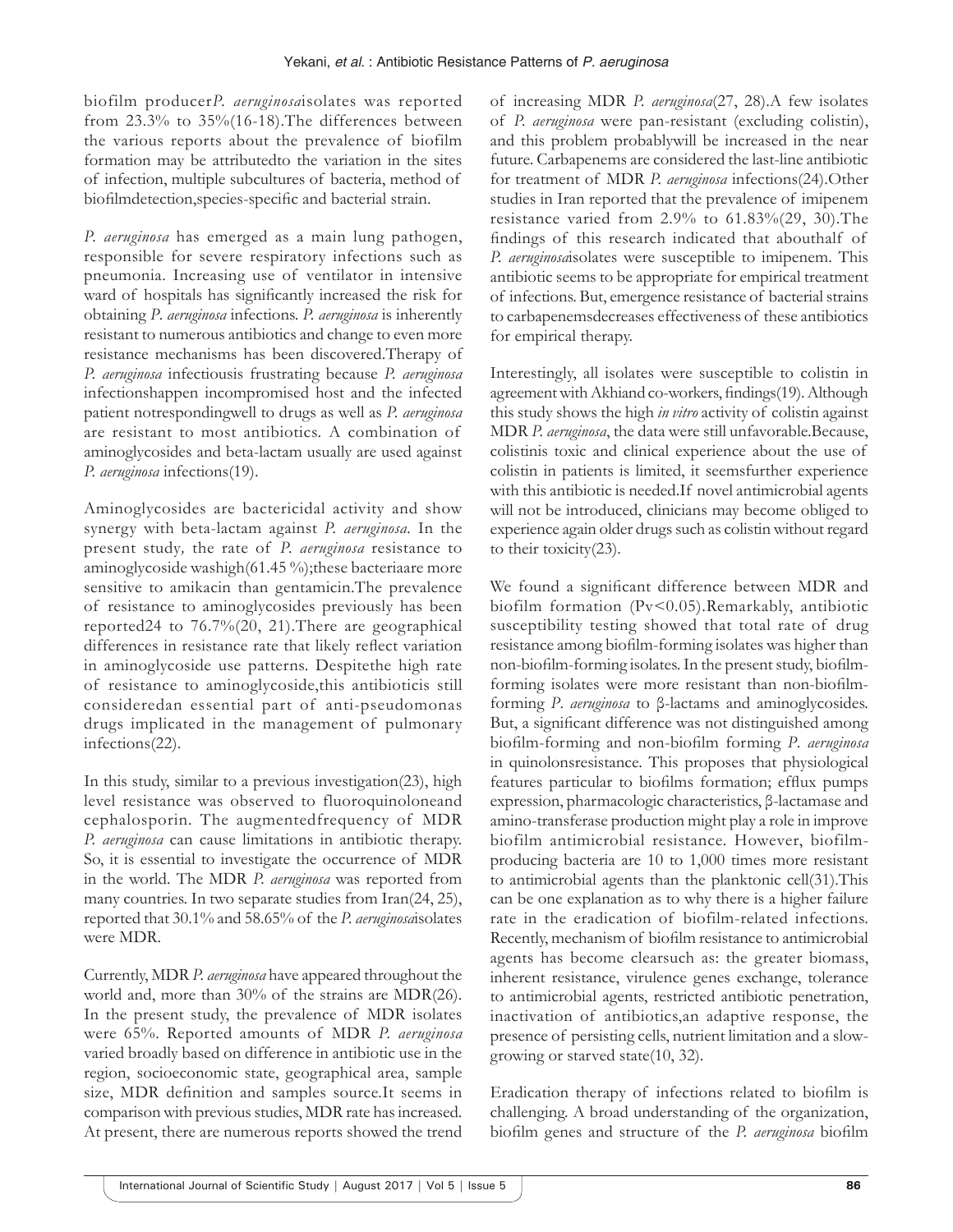matrix may assist in the development of novel antibiotic therapy aimed at disrupting biofilms. Our data highlight on the importance of: 1) good handling of tracheal tube in order to avoid dangerous infections, 2) selecting accurate and effective antibiotics in MVP infections based microbiology laboratory reports to avoid antibiotic resistance, and 3) according to our results, combination of inhaled antimicrobial agents (e.g. carbapenems and colistin) may besuitable as a way to avoid biofilm formation in the MTP.However, due to the small number of MVP patients examined, further studies examining biofilm formation and antibiotic resistance in larger patients will be required.

In conclusion, we observe a high level of antibiotic resistance among biofilm-forming *P. aeruginosa*strains. This study shows that MDR and biofilm-forming *P. aeruginosa* strains chiefly involved in MVP. Due to high rate of *P. aeruginosa* colonization in the respiratory tract, biofilm formation can increase the toxicity and pathogenicity of this bacterium. All the *P. aeruginosa* even MDR and biofilmforming strains were sensitive to colistin.

#### **Funding**

This work was supported byImmunology Research Center [grant number:93/33], Tabriz University of Medical Sciences, Tabriz, Iran.

# ACKNOWLEDGMENTS

The authors are grateful to Miss B. Salahi Eshlaghi for editorial assistance.

## REFERENCES

- 1. Sauer K, Cullen M, Rickard A, Zeef L, Davies D, Gilbert P. Characterization of nutrient-induced dispersion in Pseudomonas aeruginosa PAO1 biofilm. Journal of bacteriology. 2004;186(21):7312-26.
- 2. Donlan RM. Biofilms: microbial life on surfaces. Emerg Infect Dis. 2002;8(9).
- 3. Lehman SM, Donlan RM. Bacteriophage-mediated control of a two-species biofilm formed by microorganisms causing catheter-associated urinary tract infections in an in vitro urinary catheter model. Antimicrobial agents and chemotherapy. 2015;59(2):1127-37.
- 4. Bryers JD. Medical biofilms. Biotechnology and bioengineering. 2008;100(1):1-18.
- 5. D'Journo XB, Rolain JM, Doddoli C, Raoult D, Thomas PA. Airways colonizations in patients undergoing lung cancer surgery. European journal of cardio-thoracic surgery. 2011;40(2):309-19.
- 6. Laverty G, Gorman SP, Gilmore BF. Biomolecular mechanisms of Pseudomonas aeruginosa and Escherichia coli biofilm formation. Pathogens. 2014;3(3):596-632.
- 7. Khan W, Bernier SP, Kuchma SL, Hammond JH, Hasan F, O'Toole GA. Aminoglycoside resistance of Pseudomonas aeruginosa biofilms modulated by extracellular polysaccharide. International microbiology: the official journal of the Spanish Society for Microbiology. 2010;13(4):207.
- 8. Sharma G, Rao S, Bansal A, Dang S, Gupta S, Gabrani R. Pseudomonas aeruginosa biofilm: potential therapeutic targets. Biologicals.

2014;42(1):1-7.

- 9. Mahon CR, Lehman DC, Manuselis G. Textbook of Diagnostic Microbiology-E-Book: Elsevier Health Sciences; 2014.
- 10. Ghotaslou R, Salahi B. Effects of Oxygen on In-vitro Biofilm Formation and Antimicrobial Resistance of Pseudomonas aeruginosae. Pharmaceutical Sciences. 2013;19(3):96.
- 11. Shakibaie M, Forootanfar H, Golkari Y, Mohammadi-Khorsand T, Shakibaie MR. Anti-biofilm activity of biogenic selenium nanoparticles and selenium dioxide against clinical isolates of Staphylococcus aureus, Pseudomonas aeruginosa, and Proteus mirabilis. Journal of Trace Elements in Medicine and Biology. 2015;29:235-41.
- 12. Wayne P. Clinical and laboratory standards institute. Performance standards for antimicrobial susceptibility testing. 2007;17.
- 13. Gallant CV, Raivio TL, Olson JC, Woods DE, Storey DG. Pseudomonas aeruginosa cystic fibrosis clinical isolates produce exotoxin A with altered ADP-ribosyltransferase activity and cytotoxicity. Microbiology. 2000;146(8):1891-9.
- 14. Patankar YR, Lovewell RR, Poynter ME, Jyot J, Kazmierczak BI, Berwin B. Flagellar motility is a key determinant of the magnitude of the inflammasome response to Pseudomonas aeruginosa. Infection and immunity. 2013;81(6):2043-52.
- 15. Folsom JP, Richards L, Pitts B, Roe F, Ehrlich GD, Parker A, et al. Physiology of Pseudomonas aeruginosa in biofilms as revealed by transcriptome analysis. BMC microbiology. 2010;10(1):294.
- 16. Kádár B, Szász M, Kristóf K, Pesti N, Krizsán G, Szentandrássy J, et al. In vitro activity of clarithromycin in combination with other antimicrobial agents against biofilm-forming Pseudomonas aeruginosa strains. Acta microbiologica et immunologica Hungarica. 2010;57(3):235-45.
- 17. Coban AY, Ciftci A, Onuk EE, Erturan Z, Tanriverdi CY, Durupinar B. Investigation of biofilm formation and relationship with genotype and antibiotic susceptibility of Pseudomonas aeruginosa strains isolated from patients with cystic fibrosis. Mikrobiyoloji bulteni. 2009;43(4):563-73.
- 18. Hou W, Sun X, Wang Z, Zhang Y. Biofilm-Forming Capacity of Staphylococcus epidermidis, Staphylococcus aureus, and Pseudomonas aeruginosa from Ocular InfectionsBiofilm-Forming Capacity of Human Flora Bacteria. Investigative ophthalmology & visual science. 2012;53(9):5624-31.
- 19. Akhi MT, Ghotaslou R, Beheshtirouy S, Asgharzadeh M, Pirzadeh T, Asghari B, et al. Antibiotic susceptibility pattern of aerobic and anaerobic bacteria isolated from surgical site infection of hospitalized patients. Jundishapur journal of microbiology. 2015;8(7).
- 20. Mansoor K, Tanvir SB, Shariq A, Hussain A, Farooqi BJ, Ahmed S, et al. Frequency and susceptibility pattern of Multidrug Resistant Pseudomonas aeruginosa in isolates of patients from a tertiary care hospital of Karachi, Pakistan. 2015.
- 21. Japoni A, Alborzi A, Kalani M, Nasiri J, Hayati M, Farshad S. Susceptibility patterns and cross-resistance of antibiotics against Pseudomonas aeruginosa isolated from burn patients in the South of Iran. Burns. 2006;32(3):343-7.
- 22. Poole K. Aminoglycoside resistance in Pseudomonas aeruginosa. Antimicrobial agents and Chemotherapy. 2005;49(2):479-87.
- 23. Memar MY, Pormehrali R, Alizadeh N, Ghotaslou R, Bannazadeh Baghi H. Colistin, an option for treatment of multiple drug resistant Pseudomonas aeruginosa. Physiology and Pharmacology. 2016;20(2):130-6.
- 24. Yousefi S, Nahaei M, Farajnia S, Ghojazadeh M, Akhi M, Sharifi Y, et al. Class 1 integron and imipenem resistance in clinical isolates of Pseudomonas aeruginosa: prevalence and antibiotic susceptibility. Iranian journal of microbiology. 2010;2(3):113-9.
- 25. Ghadaksaz A, Fooladi AAI, Hosseini HM, Amin M. The prevalence of some Pseudomonas virulence genes related to biofilm formation and alginate production among clinical isolates. Journal of Applied Biomedicine. 2015;13(1):61-8.
- 26. Burjanadze I, Kurtsikashvili G, Tsereteli D, Tsertsvadze E, Kekelidze M, Imnadze P, et al. Pseudomonas aeruginosa infection in an intensive care unit. International Journal of Infection Control. 2007;3(2).
- 27. Vojtová V, Kolár M, Hricová K, Uvízl R, Neiser J, Blahut L, et al. Antibiotic utilization and Pseudomonas aeruginosa resistance in intensive care units. New Microbiologica. 2011;34(3):291-8.
- 28. Van Eldere J. Multicentre surveillance of Pseudomonas aeruginosa susceptibility patterns in nosocomial infections. Journal of Antimicrobial